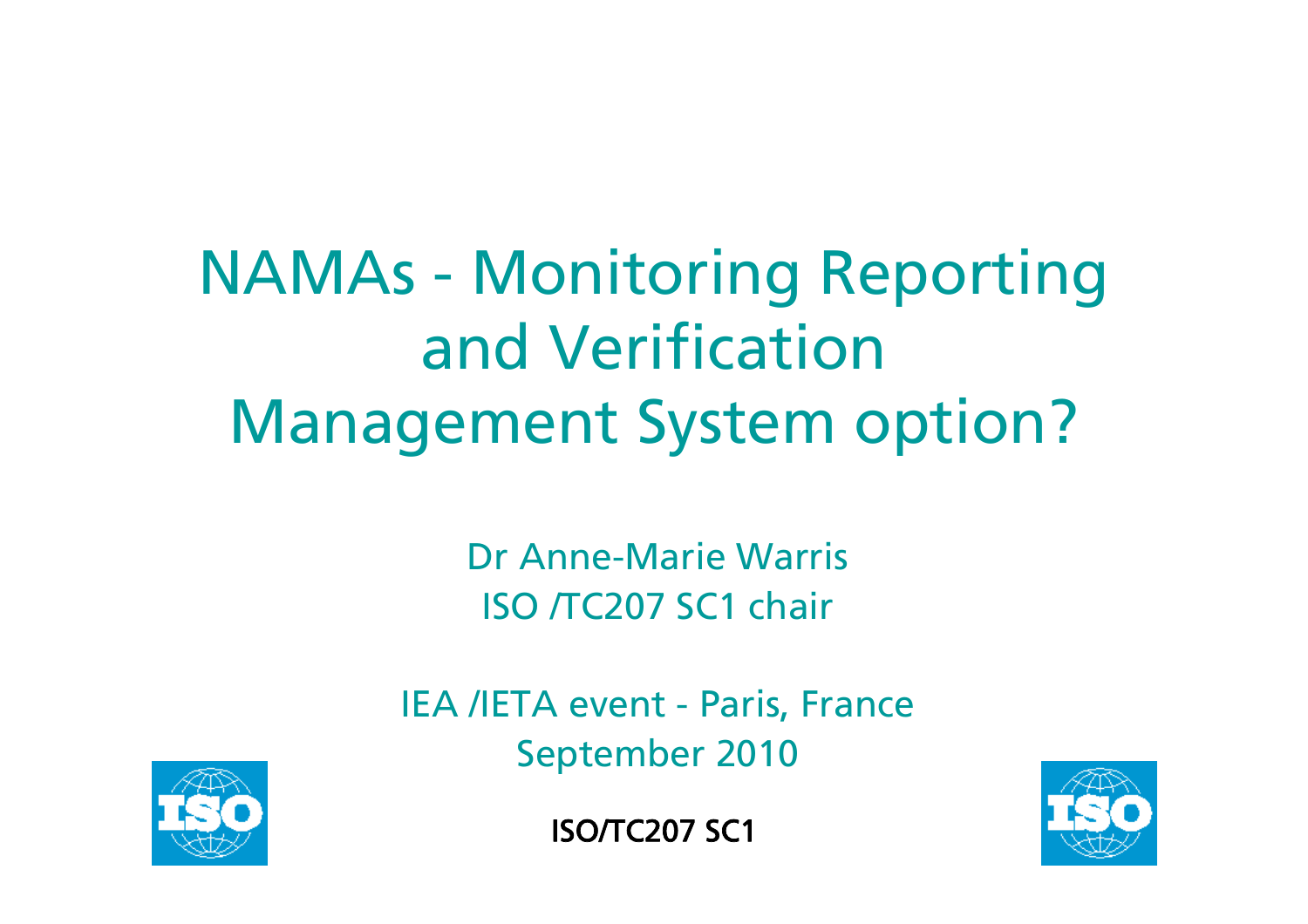### Background

#### • 2007: Bali Action Plan

- Nationally Appropriate Mitigation Actions (NAMAs) must be "measurable, reportable, verifiable" (MRV) for developing<br>countries: in context of sustainable development
- July 2009: UN Foundation Paper to UNFCCC
	- to develop a management system standard covering the elements needed to assure the monitoring, reporting and verification elements ... with focus on continual improvement in "climate" performance
- Aug 2009:
	- ISO /TC 207 SC1 Chair set up a small adhoc study group
	- Q ' could a management system standard approach be used to support the MRV requirements in the Climate negotiations<br>related to NAMAs?
	- Presentation at COP 15 side event



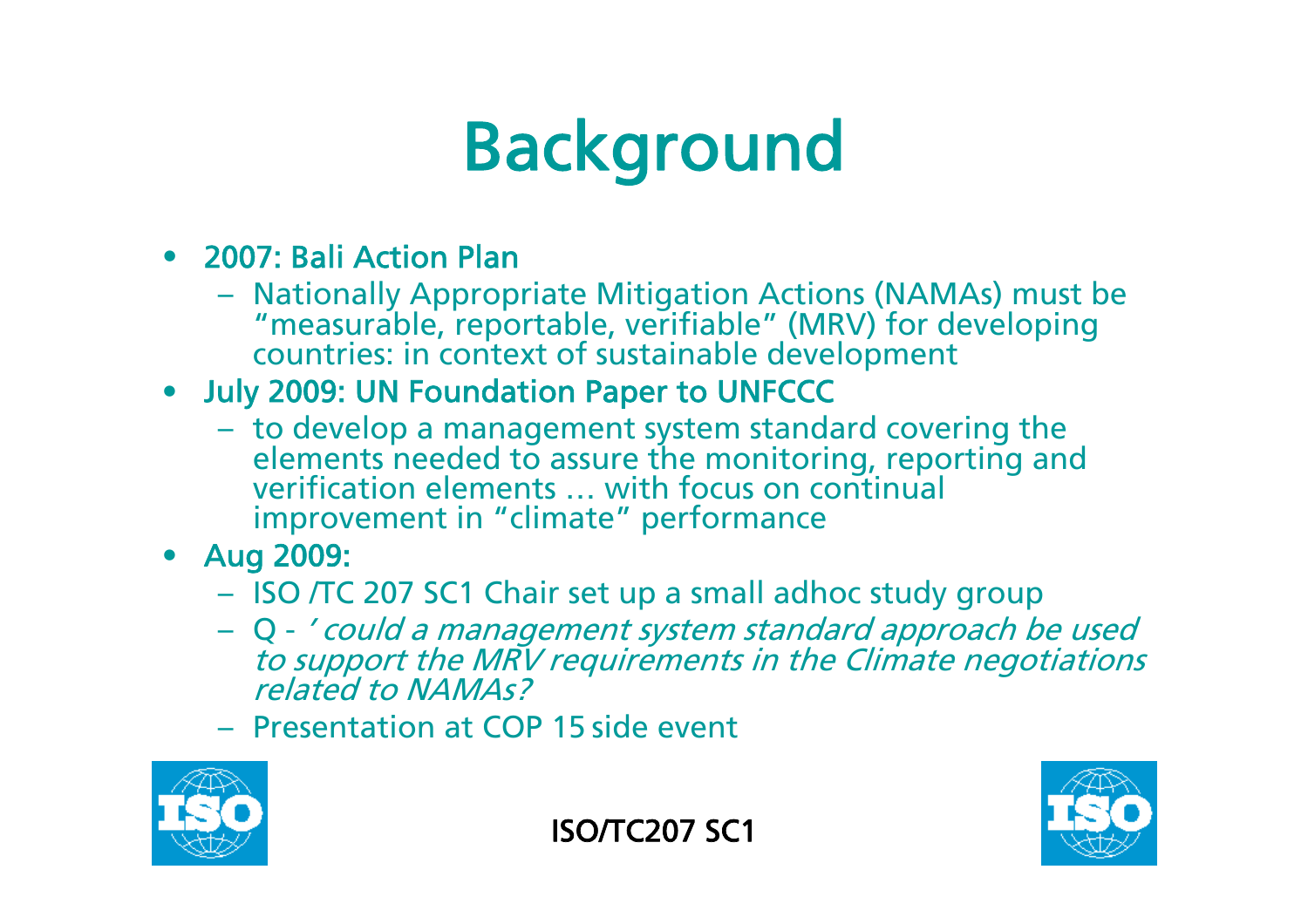## Why a MSS?

- Solution for none financial NAMAs
- Reduce burden on national UNFCCC GHG accounting for developing countries
- Aim for:
	- $\mathcal{L}_{\mathcal{A}}$ – *COP to Adopts* good practice guidelines & procedures
	- *Parties to implement* NAMAs (including should they decide an MRV MSS) and voluntarily seek certification of their MRV MSS
	- *COP could acknowledge* the certified MRV MSS related to NAMAs

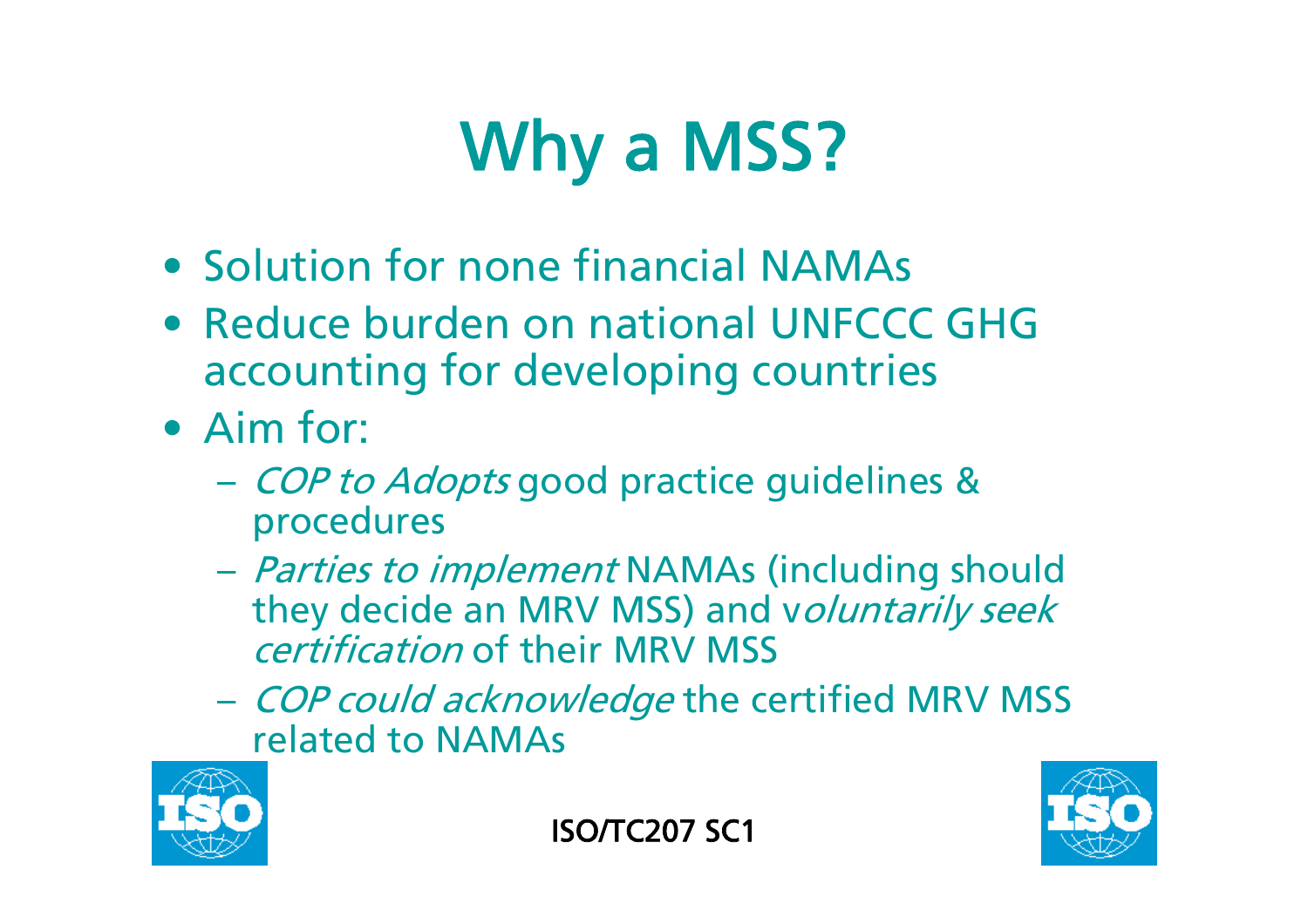



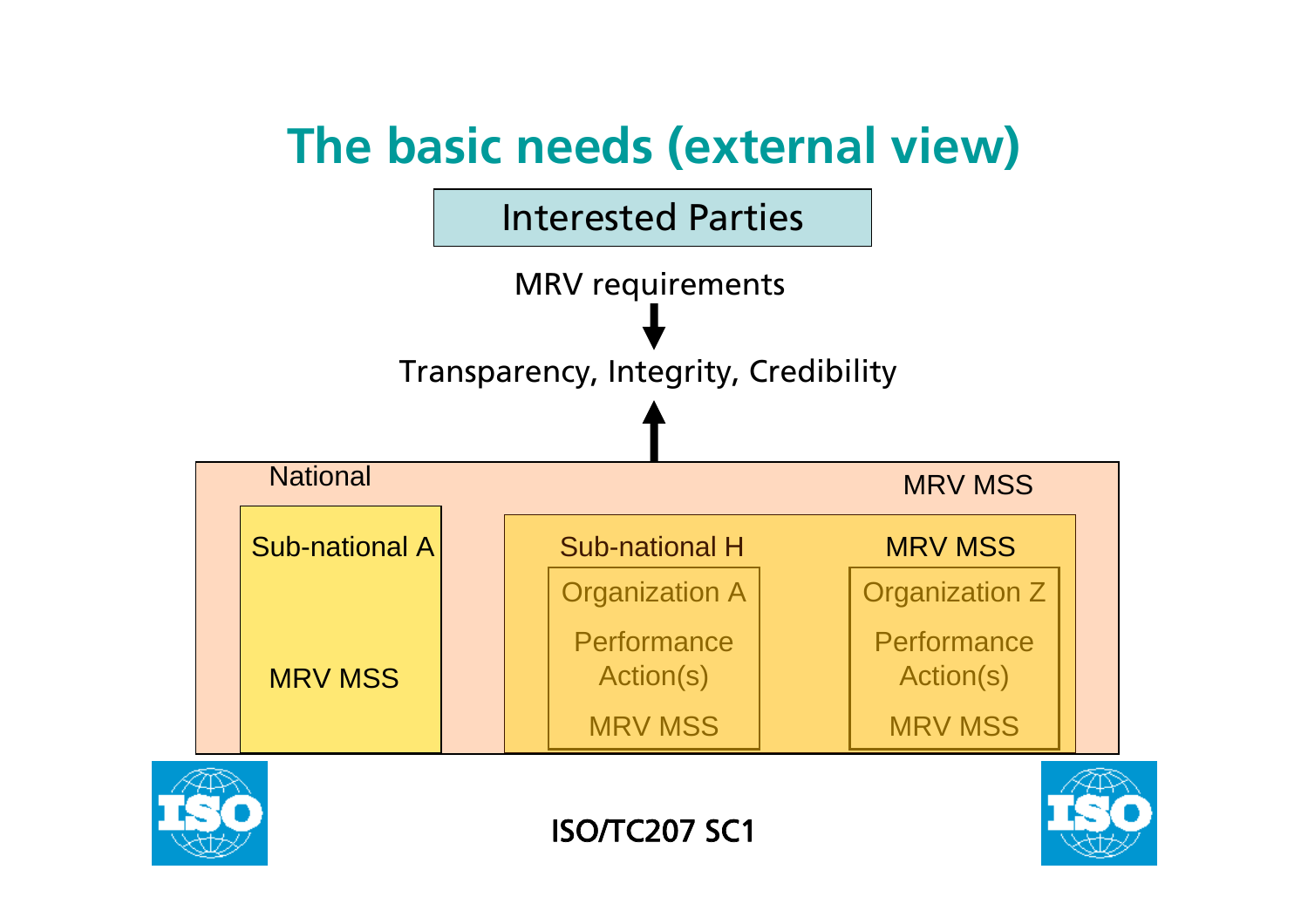#### ISO MSS and UNFCCC NAMAs Scheme

| <b>ISO/TC 207:</b><br><b>IMRV Tools:</b><br>Management<br>System Standard,<br>requirements and<br>supporting guidance] | <b>ISO - UN</b><br>Foundation<br>proposal          | <b>UNFCCC COP:</b><br>[Scheme for NAMA]<br>[Regulatory<br>guidance for NAMA<br>scheme<br>implementation, incl.<br>compliance,<br>aggregation,<br>reporting,<br>verification,<br>recognition] |
|------------------------------------------------------------------------------------------------------------------------|----------------------------------------------------|----------------------------------------------------------------------------------------------------------------------------------------------------------------------------------------------|
|                                                                                                                        | <b>[COP 15 Copenhagen</b><br>decision and mandate] |                                                                                                                                                                                              |

#### **Internal needs**

#### **External needs**



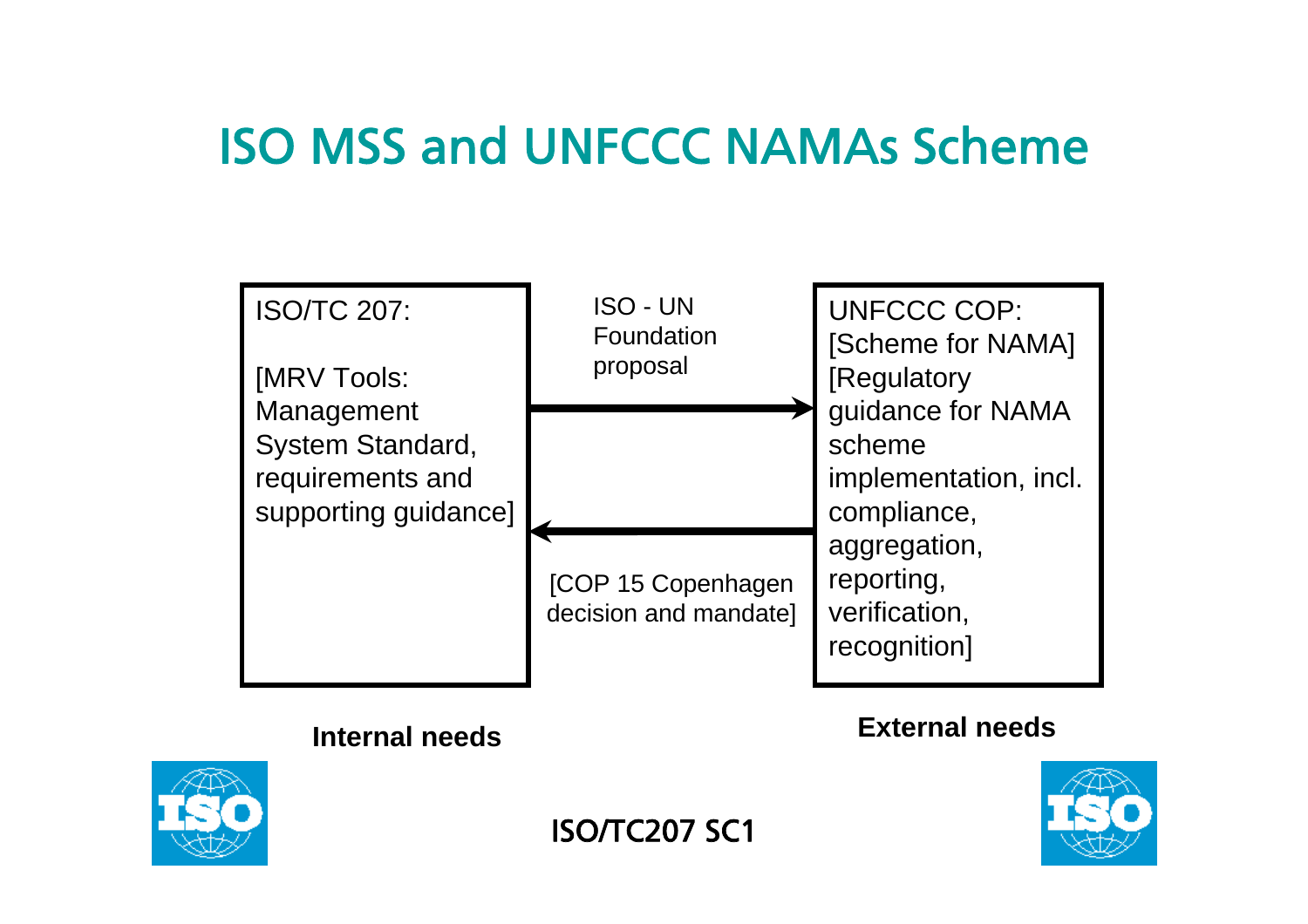## Conclusion of study

- A Management System Standard can be developed that would deal with the emerging MRV requirements in NAMAs to facilitate the MRV processes
- Would need clarity on a number of issues currently under negotiation, such as:
	- what to quantify and to report,
	- level of uncertainty acceptable in quantification,
	- extent of validity needed in information and/or report/communication)
	- Requirements embedded in NAMAs that would need to be met
	- Etc

*ISO/TC 207 SC1 MRV Study Group report on: http://isotc.iso.org/livelink/livelink?func=ll&objId=9683077&o bjAction=browse&viewType=1*



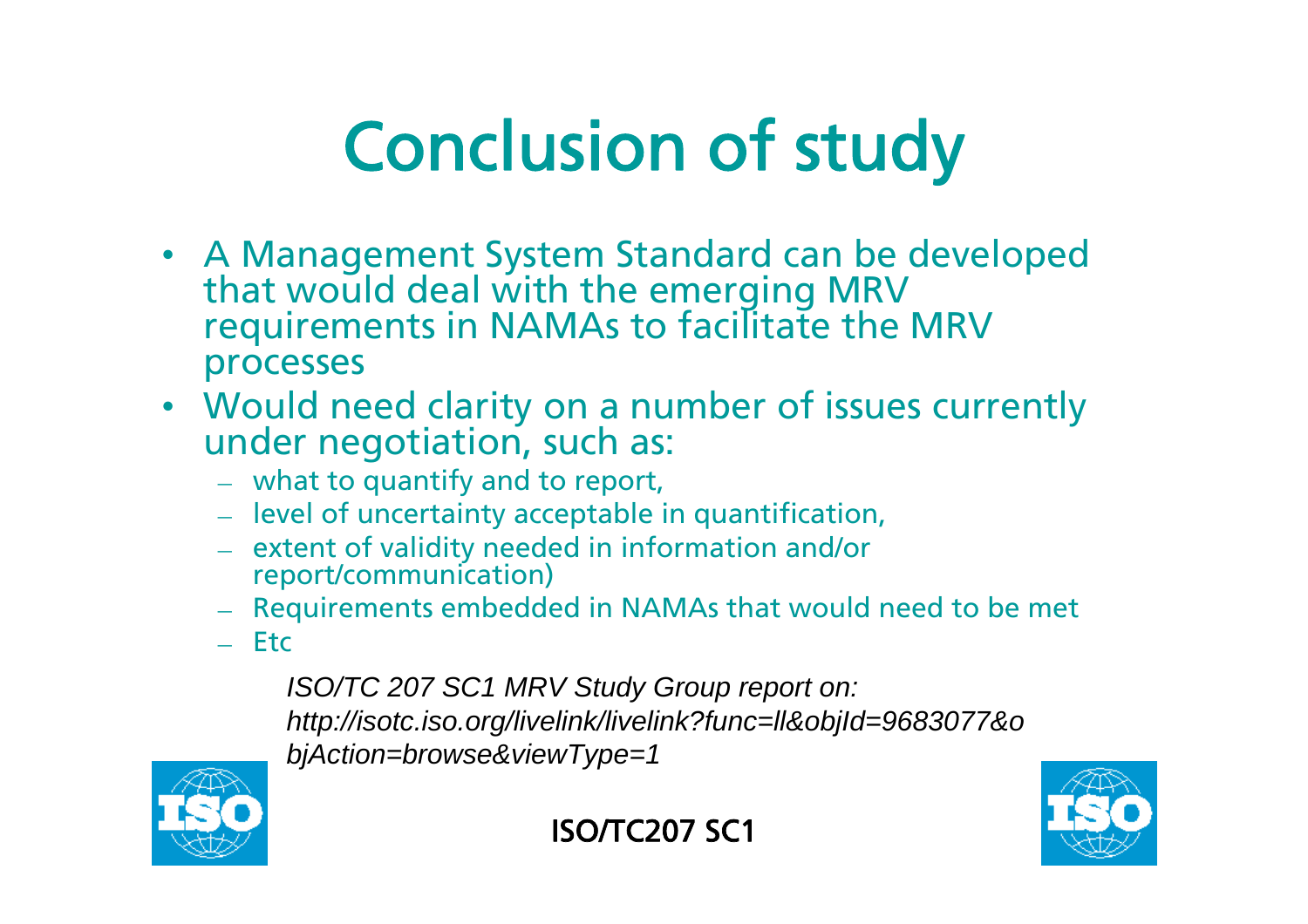### UNFCCC need to decide

- What to quantify and to report
- Technical requirements, e.g. the extent of validity needed in disclosed/reported information and the level of uncertainty acceptable in quantification;
- Assurance for achieving targeted low carbon strategy performance
- Legal compliance referred to ……?



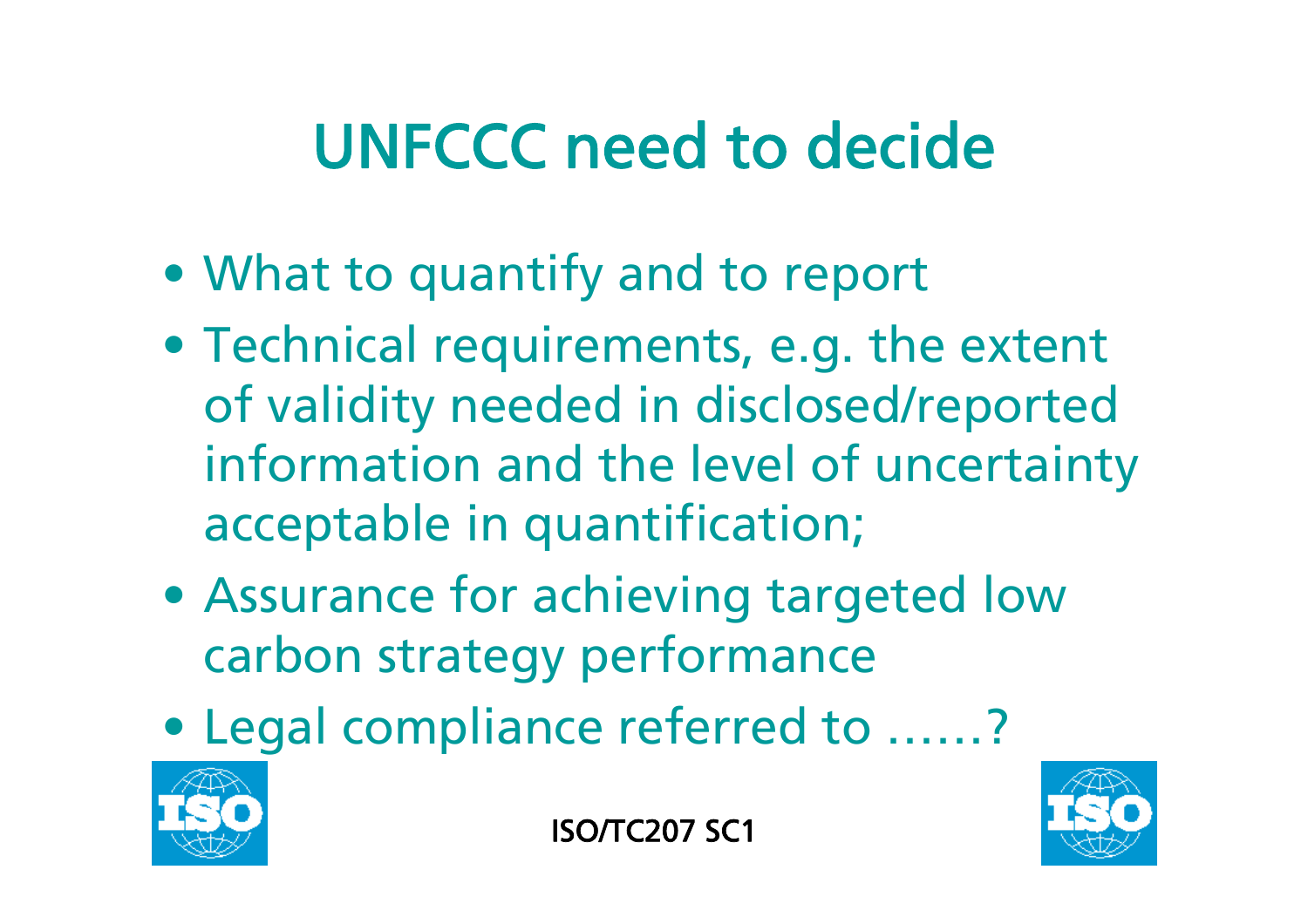# Closing thoughts

- Respect national sovereignty
- Flexible
	- $\mathcal{L}_{\mathcal{A}}$  , and the set of the set of the set of the set of the set of the set of the set of the set of the set of the set of the set of the set of the set of the set of the set of the set of the set of the set of th – fit national GHG profile
	- start up resources small
	- **limited financial requirements**
- Provides comfort at international negotiations
- GHG accounting the tool the MSS the approach to drive change